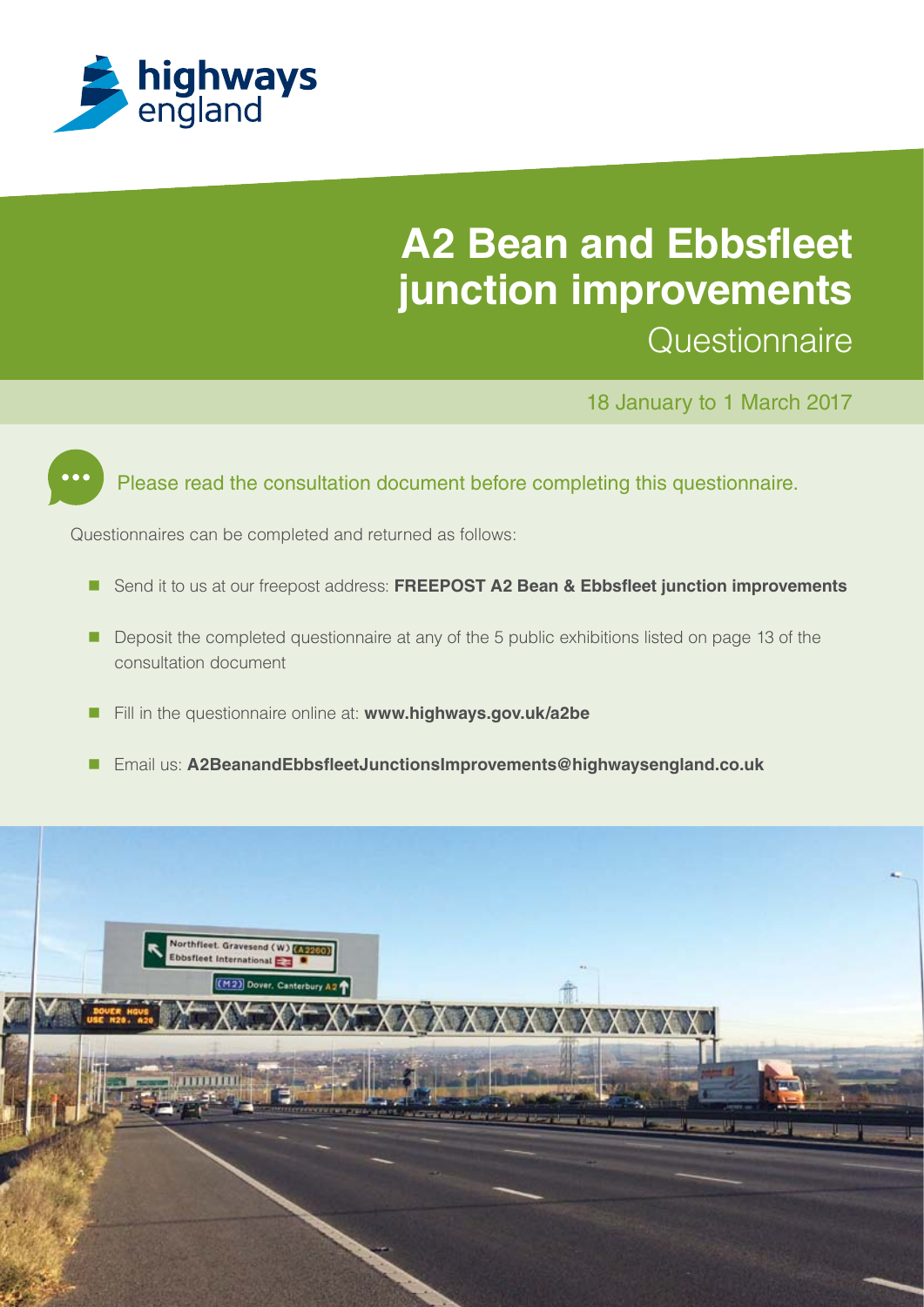# **A2 Bean and Ebbsfleet junction improvements**

**Questionnaire**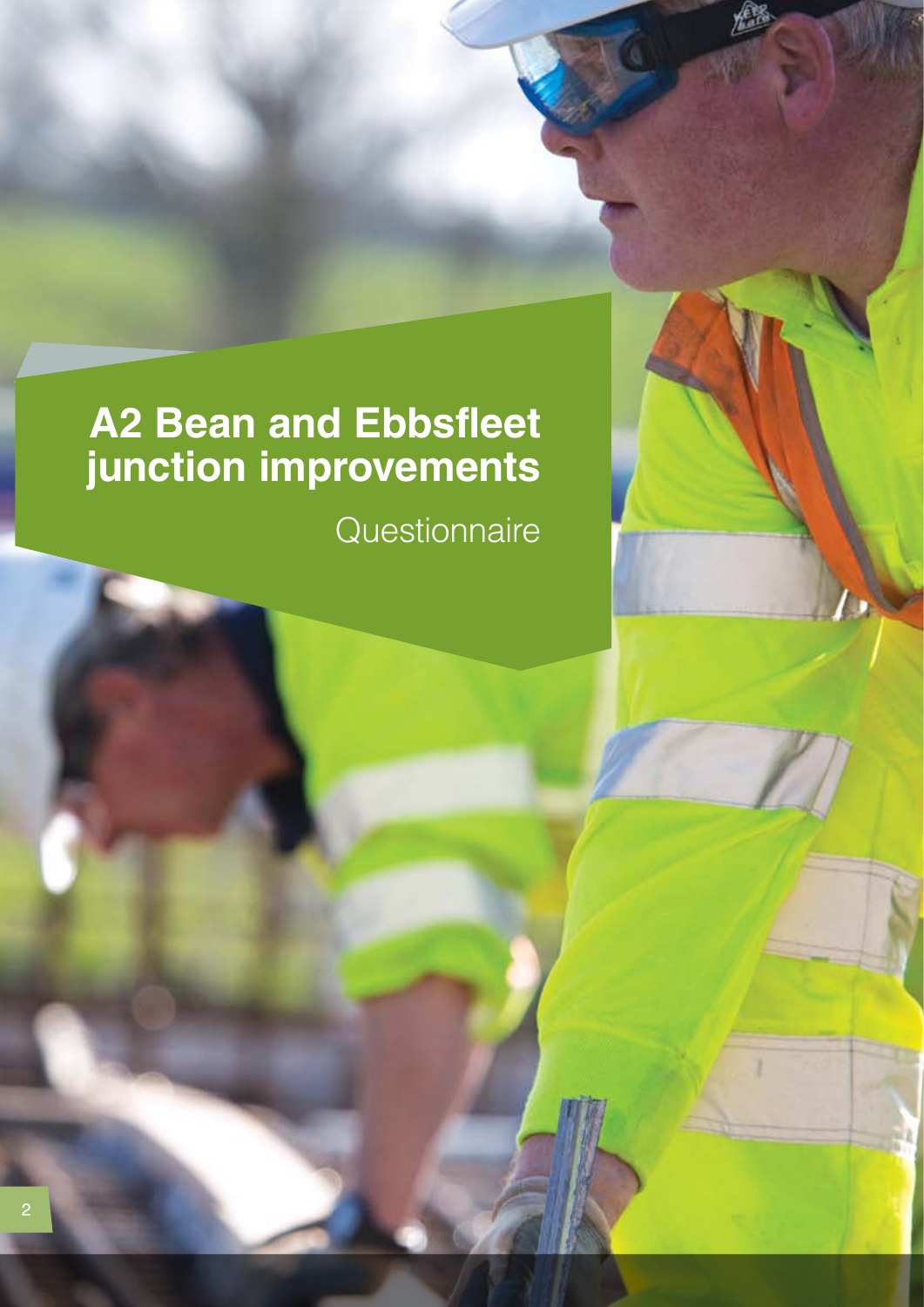

## A2 Bean and Ebbsfleet junction improvements questionnaire

The consultation will run from **18 January to 1 March 2017.** The closing date for returning this questionnaire and for any other comments and feedback is **Wednesday 1 March 2017 at 11.45pm.** Please complete your contact details below in capital letters.

| Title:                                                                                                                                                  |
|---------------------------------------------------------------------------------------------------------------------------------------------------------|
|                                                                                                                                                         |
|                                                                                                                                                         |
| Please provide your postcode if you do not want to provide your full address.                                                                           |
|                                                                                                                                                         |
|                                                                                                                                                         |
| Are you responding on behalf of an organisation: Ves<br>$\overline{\big NQ}$                                                                            |
|                                                                                                                                                         |
| information you provide will be kept in a secure environment only accessible by Highways England and the specific contractor(s) working with us on this |

The information you provide will be kept in a secure environment only accessible by Highways England and the specific contractor(s) working with us on this project. Your personal information will not be shared with any other individuals or organisations beyond the provision set out in the Freedom of Information Act 2000 and Environmental Information Regulations 2004. The information you submit will only be used in support of the purpose specified in the survey. Personal details are collected only to ensure entries are not duplicated and in order to contact correspondents if necessary.

## Current situation

#### 1. How concerned are you about the following current issues? (Please tick the appropriate boxes)  $\checkmark$

| <b>Issue</b>                                                                          | <b>Very</b><br>concerned | Concerned | Slightly<br>concerned | <b>No</b><br>concern | No opinion |
|---------------------------------------------------------------------------------------|--------------------------|-----------|-----------------------|----------------------|------------|
| Ease of turning onto/off the<br>A2 at Bean junction                                   |                          |           |                       |                      |            |
| Journey times travelling around<br>Bean junction                                      |                          |           |                       |                      |            |
| Ease of turning onto/off the<br>A2 at Ebbsfleet junction                              |                          |           |                       |                      |            |
| Journey times travelling around<br>Ebbsfleet junction                                 |                          |           |                       |                      |            |
| Provision of footpaths, cycleways<br>and crossings at Bean and<br>Ebbsfleet junctions |                          |           |                       |                      |            |
| Road safety at the junctions                                                          |                          |           |                       |                      |            |
| Air quality around the junctions                                                      |                          |           |                       |                      |            |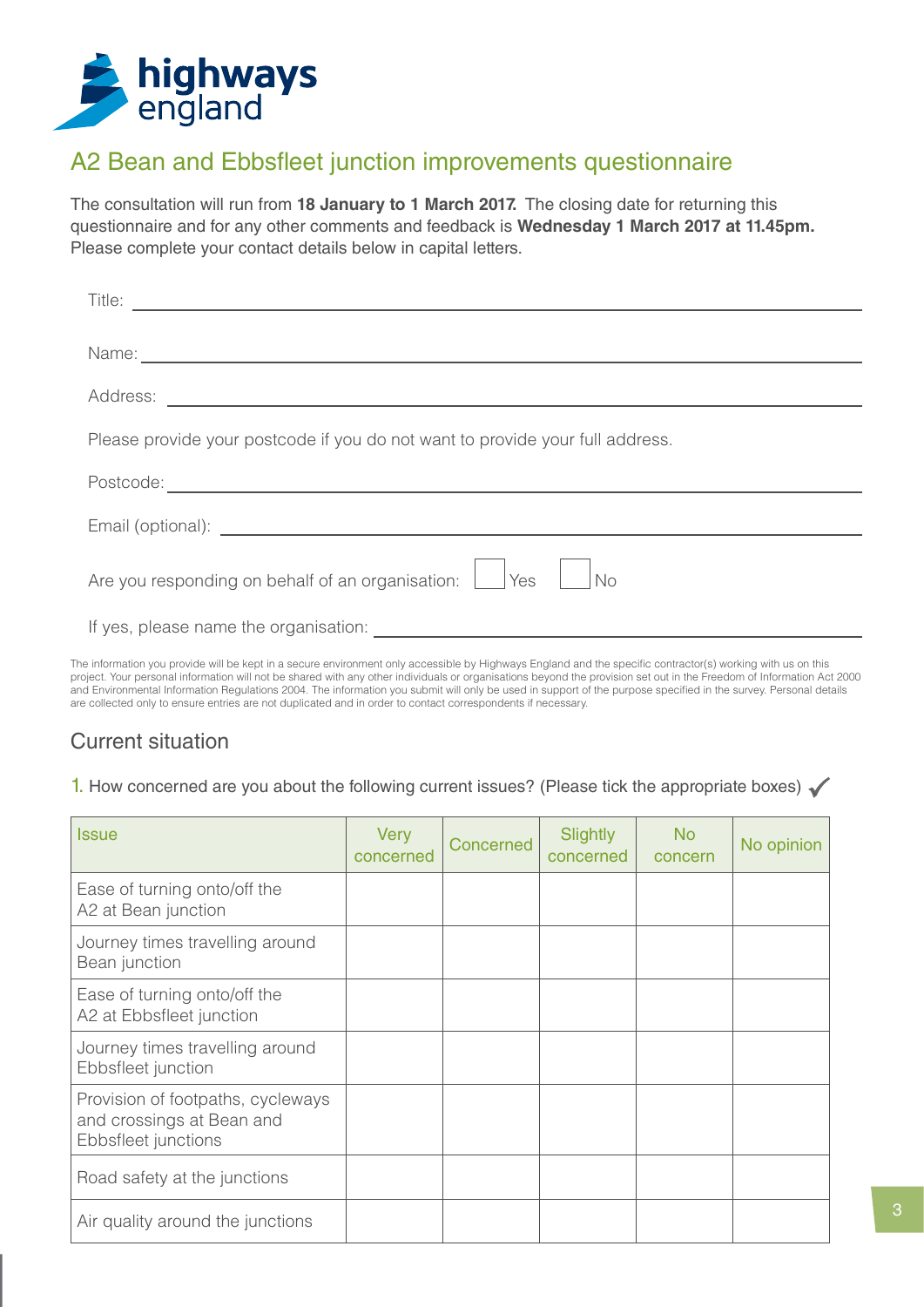### About the scheme

### Bean junction

The following questions relate to the Bean junction which connects to the B255, the A296, Bluewater Shopping Centre and the wider area. (Please tick the appropriate boxes)

2. How often do you currently use the Bean junction?

|                                              | Every day | 3-4 times a<br>week | About once<br>a week | Once or<br>twice a<br>month | Rarely |
|----------------------------------------------|-----------|---------------------|----------------------|-----------------------------|--------|
| Weekdays morning peak (8.00-9.00)            |           |                     |                      |                             |        |
| Weekdays afternoon peak<br>$(17.00 - 18.00)$ |           |                     |                      |                             |        |
| Weekdays off peak (all other times)          |           |                     |                      |                             |        |
| Weekends anytime                             |           |                     |                      |                             |        |

3a. To what extent do you agree or disagree that the Bean junction proposal will achieve the following objectives?

|                                                                                   | <b>Strongly</b><br>agree | Agree | <b>Neither</b><br>agree nor<br>disagree | <b>Disagree</b> | <b>Strongly</b><br>disagree | Don't<br>know |
|-----------------------------------------------------------------------------------|--------------------------|-------|-----------------------------------------|-----------------|-----------------------------|---------------|
| Support the economic and<br>housing growth proposed for<br>the north Kent area    |                          |       |                                         |                 |                             |               |
| Improve the capacity of the<br>Bean junction and minimise the<br>impact on the A2 |                          |       |                                         |                 |                             |               |
| Improve journey times at the<br>Bean junction                                     |                          |       |                                         |                 |                             |               |
| Improve road safety at the<br>Bean junction                                       |                          |       |                                         |                 |                             |               |
| Minimise impact on the<br>environment at the Bean<br>junction                     |                          |       |                                         |                 |                             |               |
| Provide value for money                                                           |                          |       |                                         |                 |                             |               |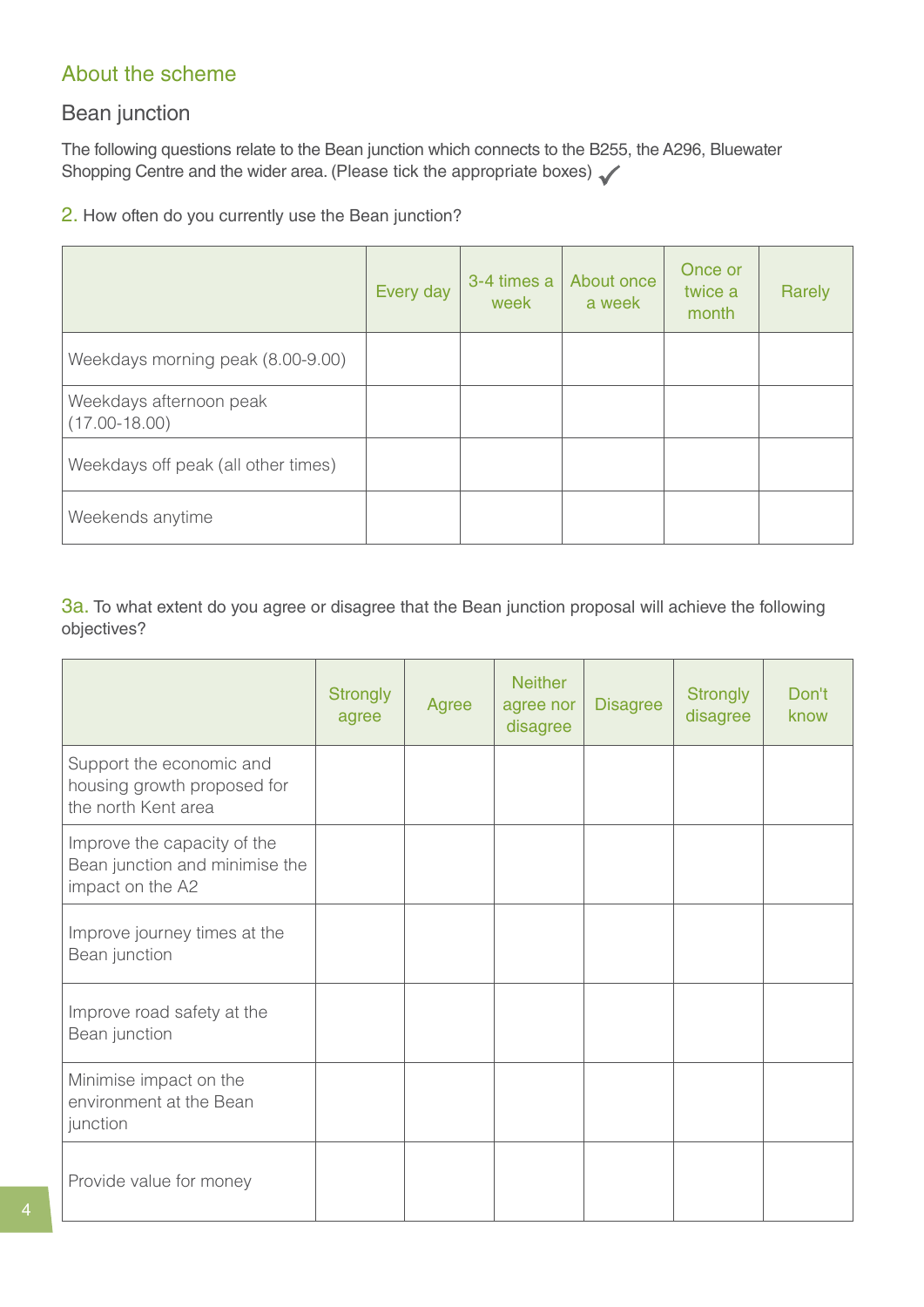4a. Overall to what extent do you agree with the proposed option for Bean junction?

| <b>Strongly agree</b> | Agree | Neither agree nor<br>disagree | <b>Disagree</b> | <b>Strongly disagree</b> | Don't know |
|-----------------------|-------|-------------------------------|-----------------|--------------------------|------------|
|                       |       |                               |                 |                          |            |

4b. Please provide details to illustrate your answer.

5. Are there any local issues that you feel we should be aware of in developing our proposals around the Bean junction? Please provide details to illustrate your answers.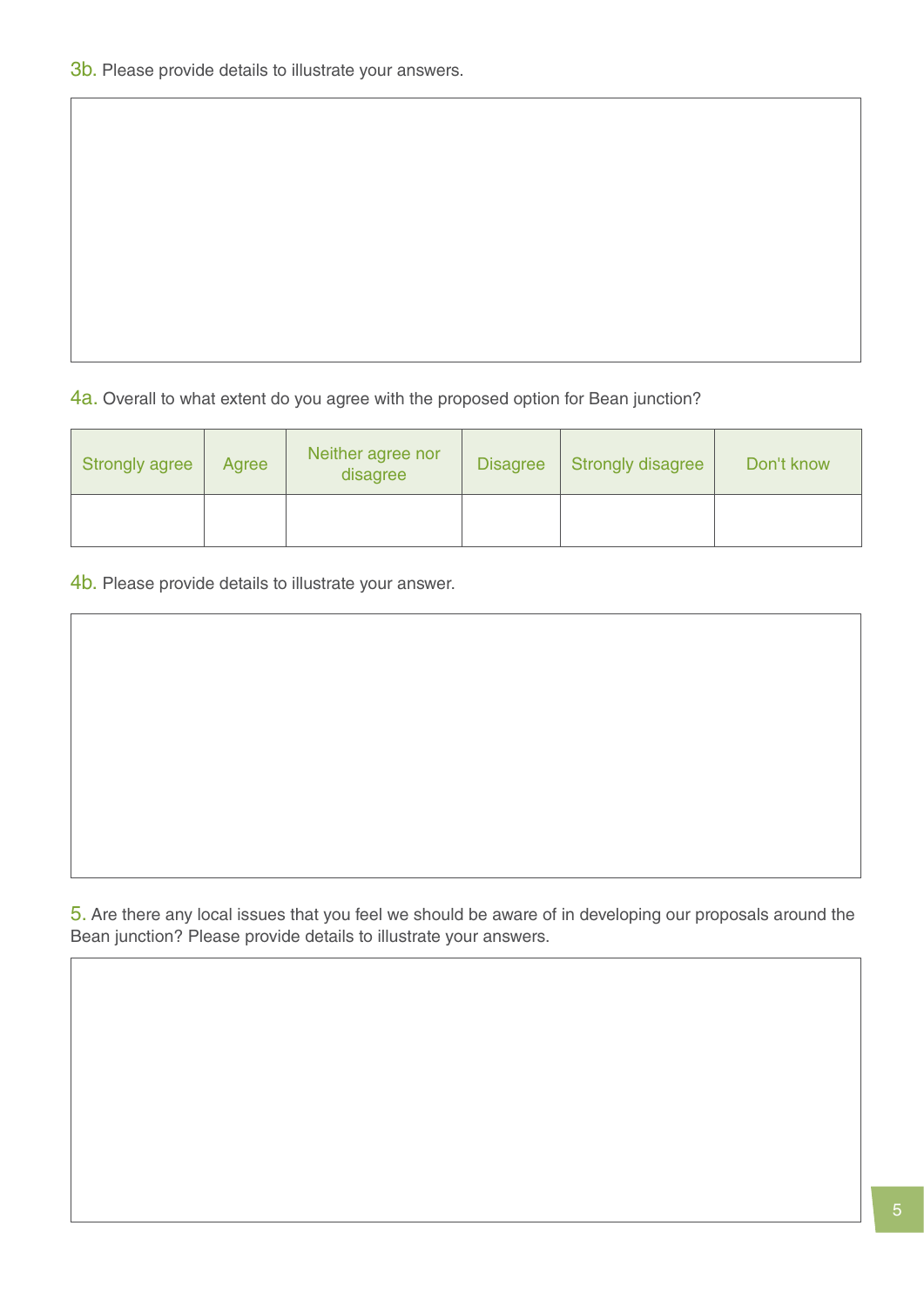#### Ebbsfleet junction

The following questions relate to the Ebbsfleet junction which serves the Ebbsfleet International Rail Station and connects the A2 to the A2260. It already provides access to the wider area and will also provide access to the proposed new and ongoing developments. (Please tick the appropriate boxes)

#### 6. How often do you currently use the Ebbsfleet junction?

|                                              | Every day | 3-4 times<br>a week | About<br>once a<br>week | Once or<br>twice a<br>month | Rarely |
|----------------------------------------------|-----------|---------------------|-------------------------|-----------------------------|--------|
| Weekdays morning peak (8.00-9.00)            |           |                     |                         |                             |        |
| Weekdays afternoon peak<br>$(17.00 - 18.00)$ |           |                     |                         |                             |        |
| Weekdays off peak (all other times)          |           |                     |                         |                             |        |
| Weekends anytime                             |           |                     |                         |                             |        |

7a. To what extent do you agree or disagree that the Ebbsfleet junction proposal will achieve the following scheme objectives?

|                                                                                        | <b>Strongly</b><br>agree | Agree | <b>Neither</b><br>agree nor<br>disagree | <b>Disagree</b> | <b>Strongly</b><br>disagree | Don't<br>know |
|----------------------------------------------------------------------------------------|--------------------------|-------|-----------------------------------------|-----------------|-----------------------------|---------------|
| Support the economic and<br>housing growth proposed for<br>the north Kent area         |                          |       |                                         |                 |                             |               |
| Improve the capacity of the<br>Ebbsfleet junction and<br>minimise the impact on the A2 |                          |       |                                         |                 |                             |               |
| Improve journey times at the<br>Ebbsfleet junction                                     |                          |       |                                         |                 |                             |               |
| Improve road safety at the<br>Ebbsfleet junction                                       |                          |       |                                         |                 |                             |               |
| Minimise impact on the<br>environment at the Ebbsfleet<br>junction                     |                          |       |                                         |                 |                             |               |
| Provide value for money                                                                |                          |       |                                         |                 |                             |               |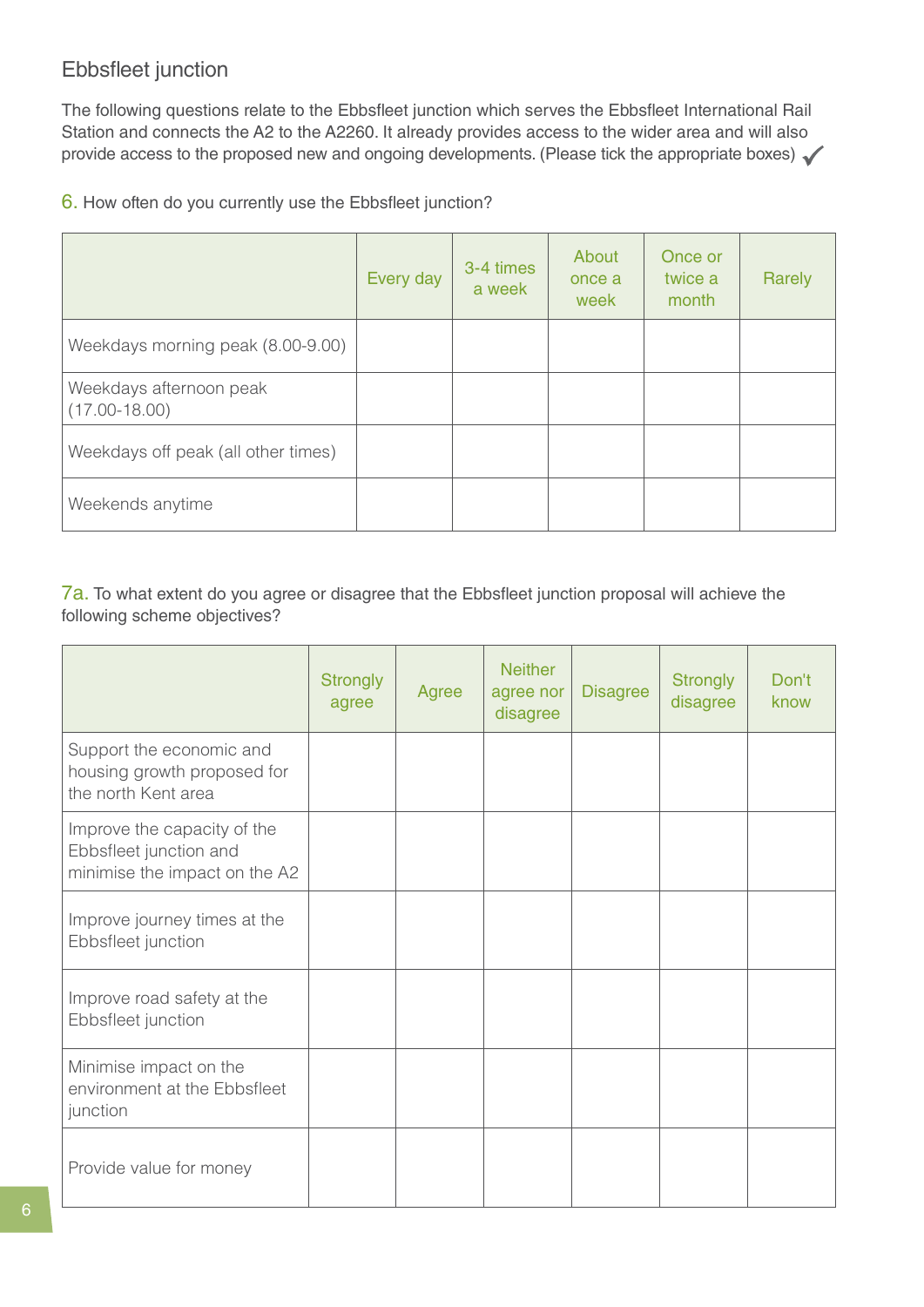8a. Overall to what extent do you agree with the proposed option for Ebbsfleet junction?

| <b>Strongly agree</b> | Agree | Neither agree nor<br>disagree | <b>Disagree</b> | <b>Strongly disagree</b> | Don't know |
|-----------------------|-------|-------------------------------|-----------------|--------------------------|------------|
|                       |       |                               |                 |                          |            |

8b. Please provide details to illustrate your answer.

9. Are there any local issues that you feel we should be aware of in developing our proposals around the Ebbsfleet junction? Please provide details to illustrate your answers.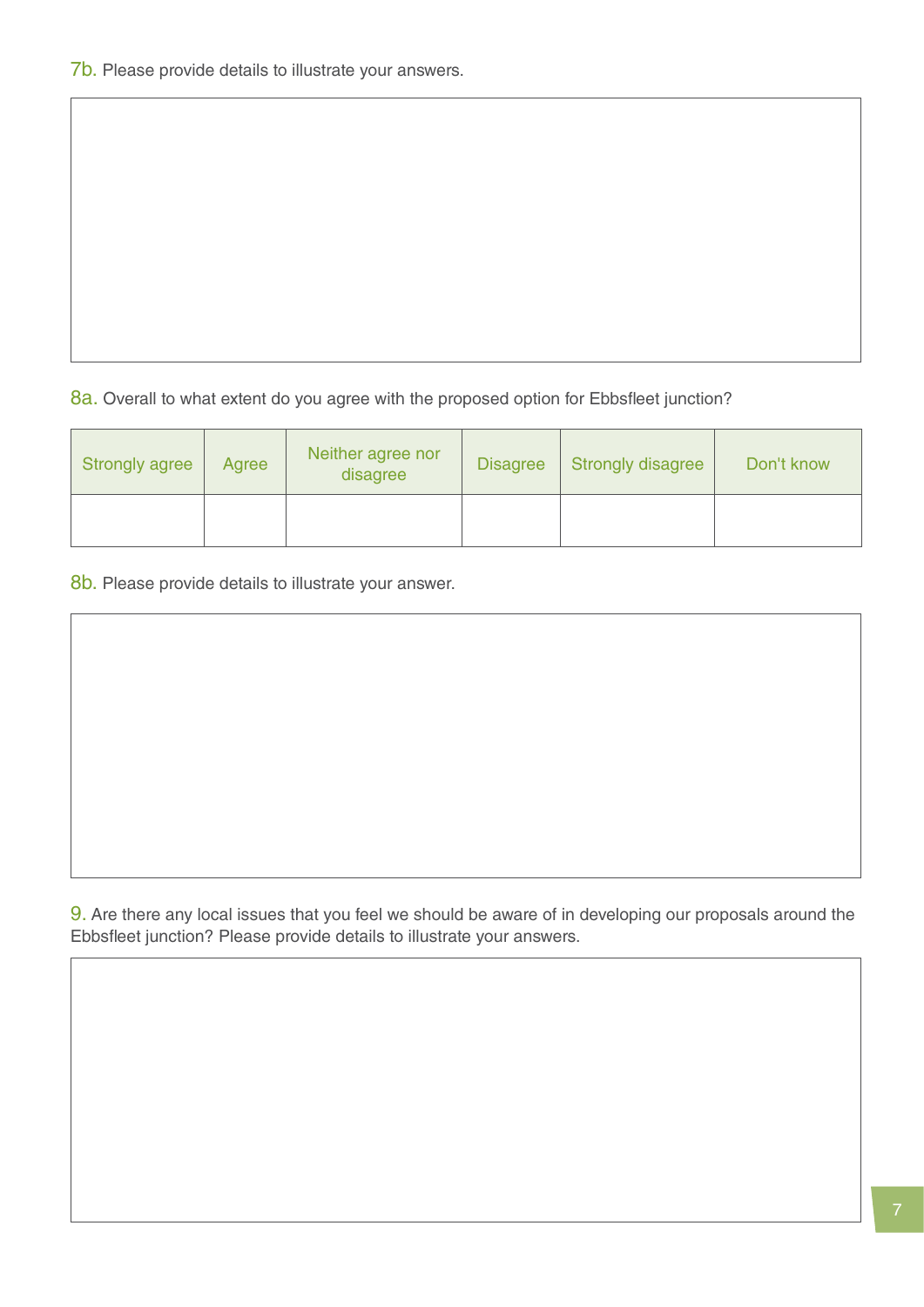| About the consultation<br>(Please tick the appropriate boxes) $\checkmark$                                                                   |
|----------------------------------------------------------------------------------------------------------------------------------------------|
| 11. How did you find out about the A2 Bean and Ebbsfleet junction improvements consultation?                                                 |
| Letter through door                                                                                                                          |
| Local council website or email                                                                                                               |
| Local radio                                                                                                                                  |
| Highways England website                                                                                                                     |
| Poster                                                                                                                                       |
| Local community group                                                                                                                        |
| Public notice                                                                                                                                |
| Other (please state)                                                                                                                         |
|                                                                                                                                              |
| 12. Have you found the consultation materials useful in answering your questions?<br>To a certain extent<br>No<br>Yes                        |
| 13. Have you found any of our public exhibitions helpful in addressing your questions?<br>To a certain extent<br>Not applicable<br>No<br>Yes |
| 14. Do you have any comments on the consultation process?                                                                                    |
|                                                                                                                                              |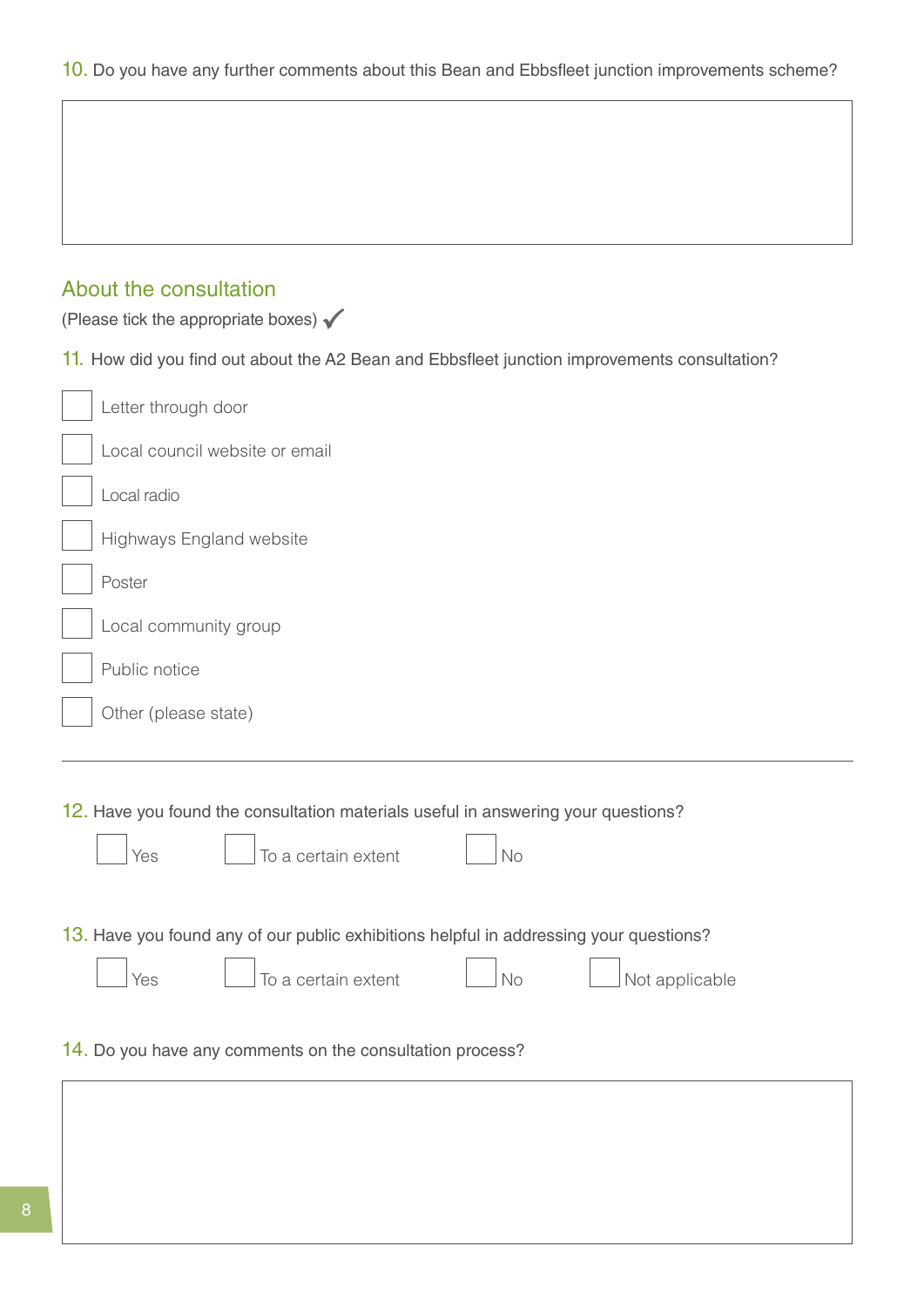#### Thank you for completing this consultation questionnaire.

Completed questionnaires can be returned as follows:

- Send it to us at our freepost address: FREEPOST A2 Bean & Ebbsfleet junction improvements
- Deposit the completed questionnaire at any of the 5 public exhibitions listed on page 13 of the consultation document
- Fill in the questionnaire online at: **www.highways.gov.uk/a2be**
- Email us: **A2BeanandEbbsfleetJunctionsImprovements@highwaysengland.co.uk**

Your views help shape the scheme. All consultation questionnaires received are formally recorded and in accordance with data protection your personal details are used solely in connection with the consultation process.

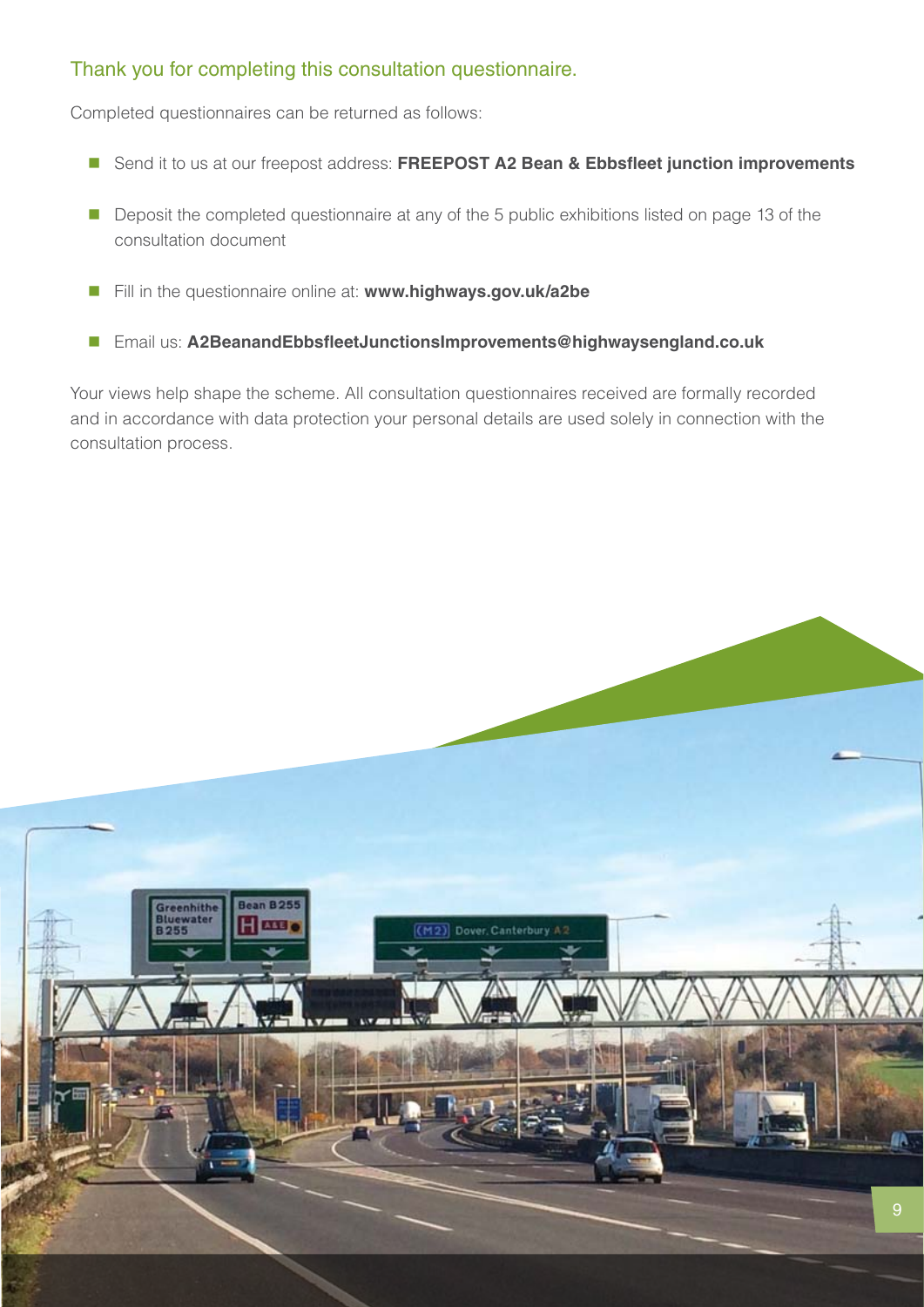## **Equality and diversity**

To ensure we are meeting our diversity guidelines please help us by filling in the following section of this questionnaire only if you are not responding on behalf of an organisation. You are not obliged to complete this; the information will only be used by Highways England to monitor its effectiveness at consulting with the whole community. This information will not be used for any other purpose and in publishing the results individuals will not be identified. (Please tick the appropriate boxes)

| <b>15. Age</b>                                                                 |                             |
|--------------------------------------------------------------------------------|-----------------------------|
| $25 - 34$<br>$35 - 44$<br>45-54<br>Under 18<br>18-24                           | 55-64<br>Over <sub>65</sub> |
| 16. Gender<br>Female<br>Male<br>Prefer not to say                              |                             |
| 17. Ethnic group                                                               |                             |
| <b>British or Mixed British</b><br>Welsh<br>English<br>Irish<br>Scottish       | Other (specify if you wish) |
| South Asian<br>Indian<br>Pakistan<br>Bangladeshi                               | Other (specify if you wish) |
| <b>Black</b><br>Caribbean<br>African<br>Other (specify if you wish)            |                             |
| <b>East Asian</b><br>Chinese<br>Other (specify if you wish)<br>Japanese        |                             |
| <b>Mixed</b><br>Please specify if you wish                                     |                             |
| Any other ethnic background<br>Please specify if you wish<br>Prefer not to say |                             |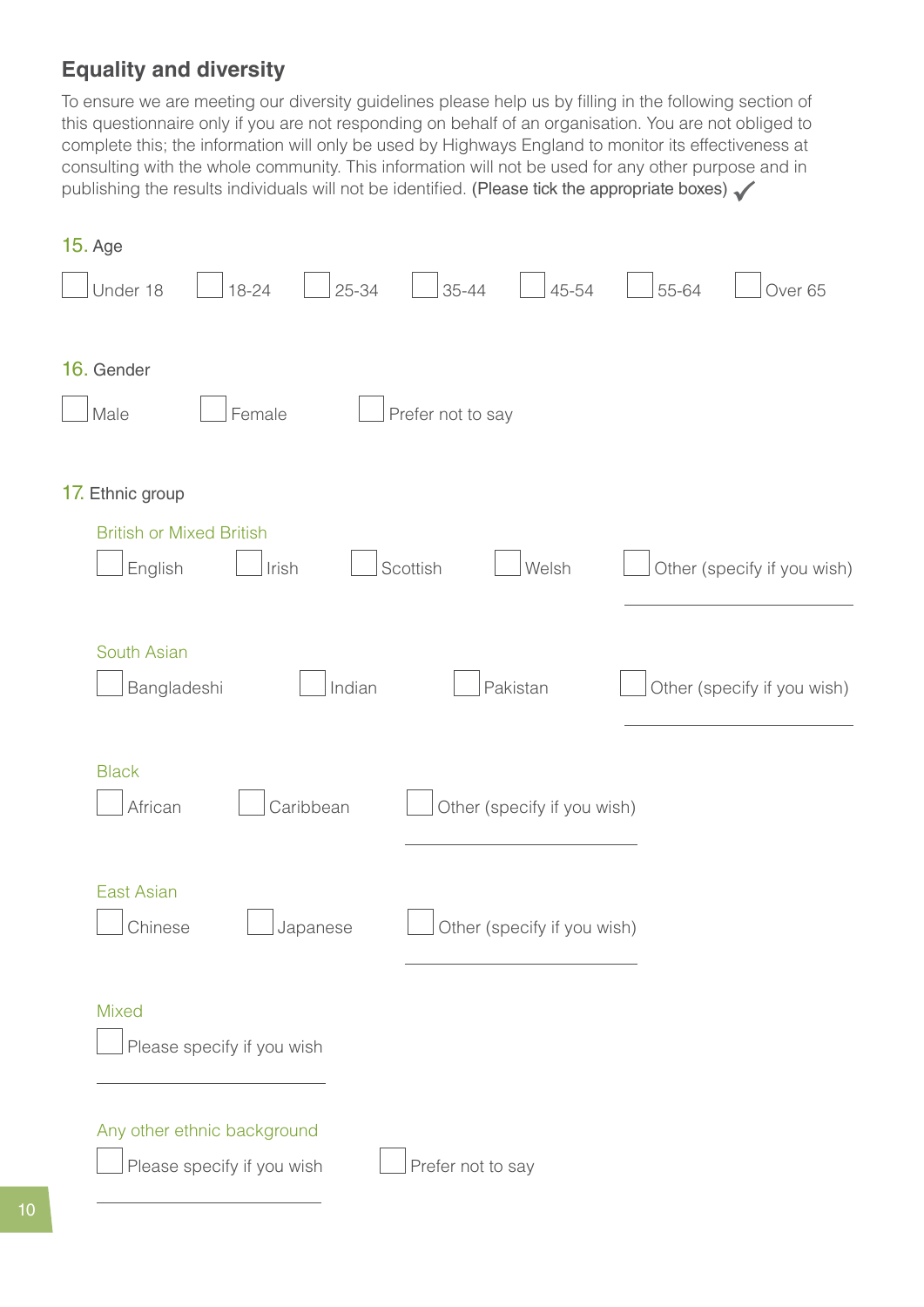18. Do you follow a religion or faith?

 $\log$  No Prefer not to say

19. Do you consider yourself to have a disability?



Yes No Prefer not to say

**Equality and diversity**